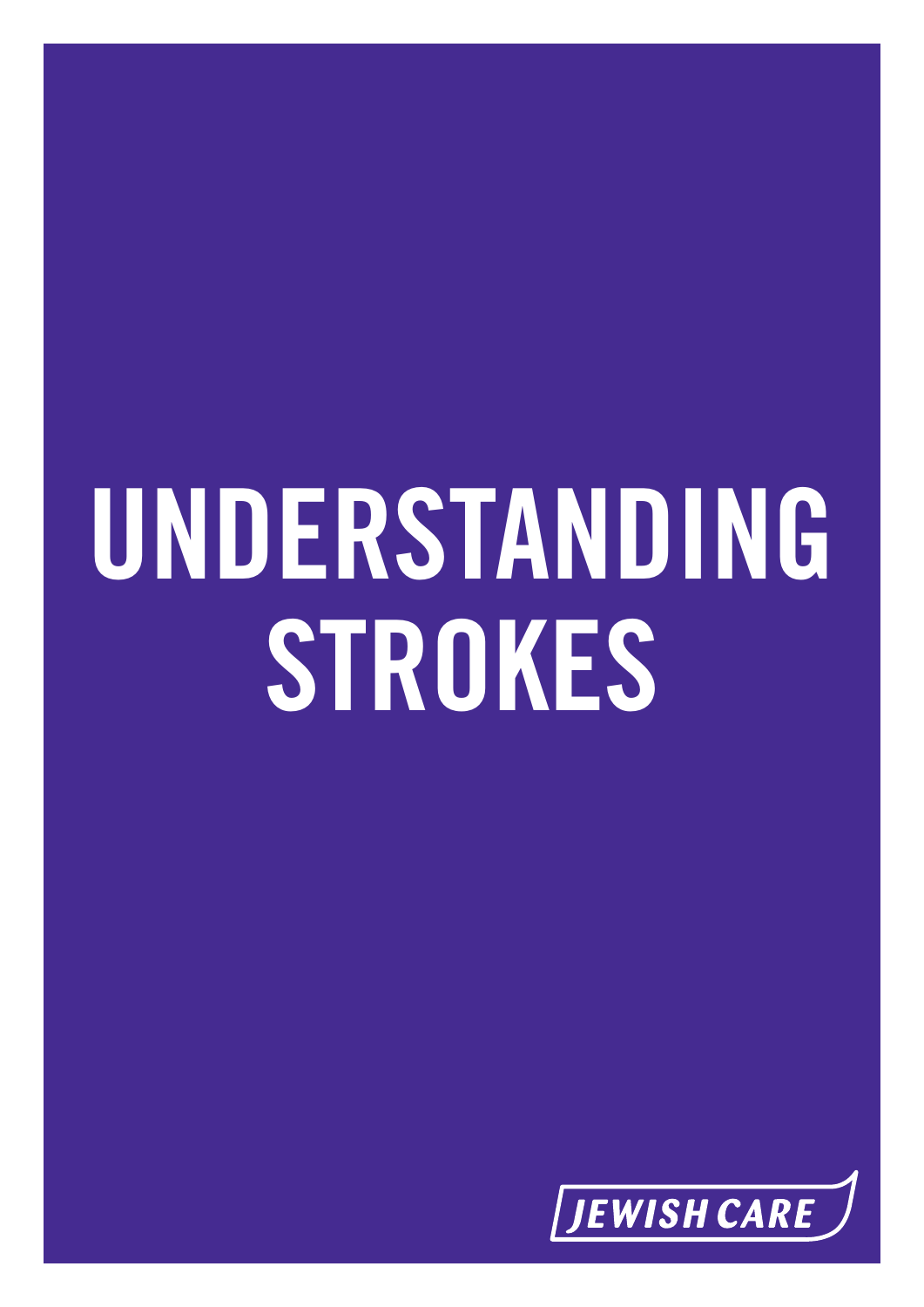2 | Understanding Stroke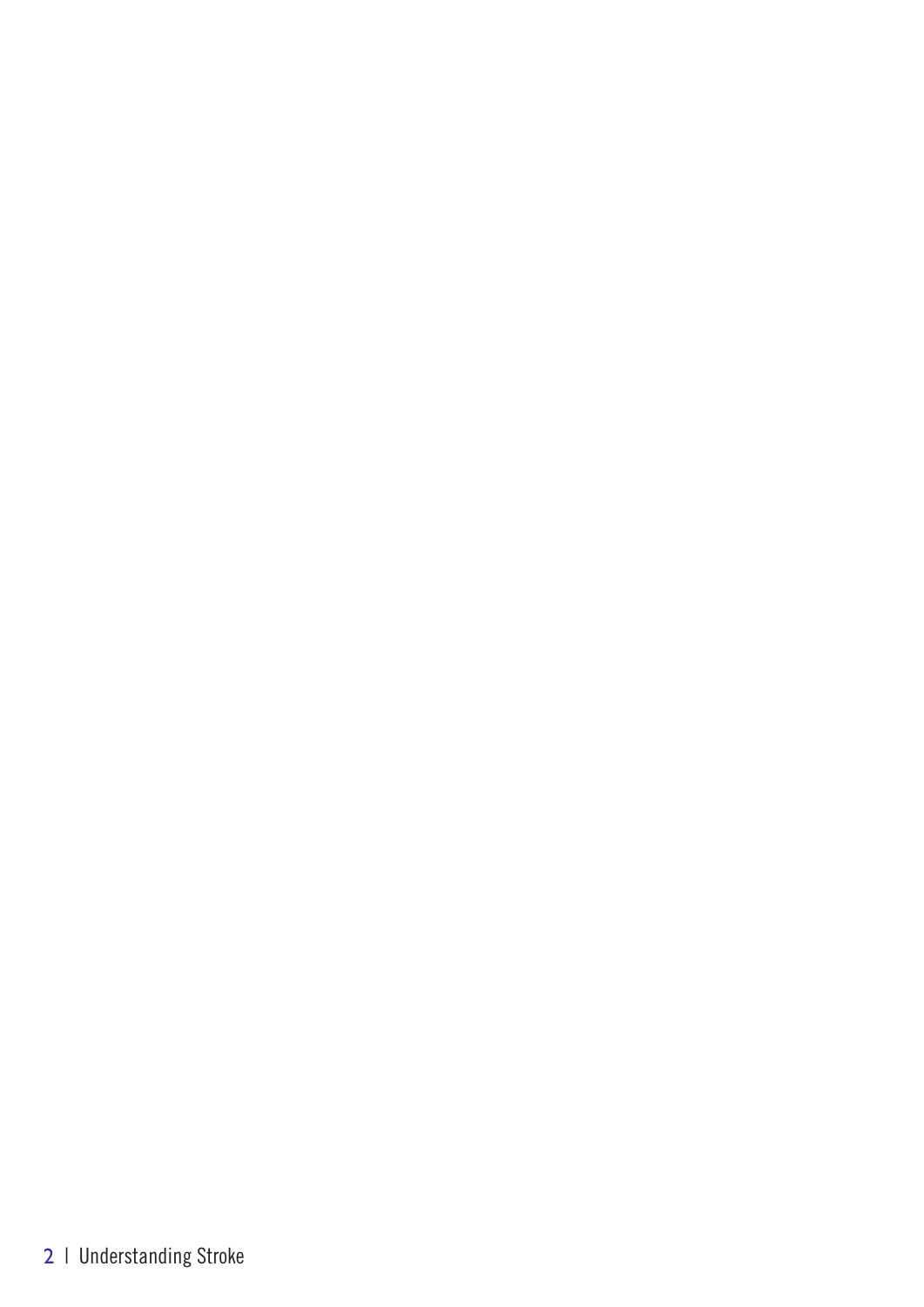# **UNDERSTANDING STROKES**

A stroke is a serious, life-threatening medical condition that occurs when the blood supply to part of the brain is cut off. Strokes are a medical emergency and the sooner a person receives treatment for a stroke, the less damage is likely to happen.

Someone has a stroke every five minutes in the UK, and strokes are the third most common cause of death and a major cause of adult disability in the UK.The cause varies from person to person but it's important to know what your personal risk factors are.

## **SIGNS AND SYMPTOMS**

The main symptoms of a stroke and response required can be remembered with the word FAST: Face-Arms-Speech-Time.

- $\blacktriangleright$  Face The face may have dropped on one side, the person may not be able to smile or their mouth or eye may have dropped.
- **Arms** –The person may not be able to lift both arms and keep them there because of arm weakness or numbness in one arm.
- **Speech** Their speech may be slurred or garbled, or the person may not be able to talk at all despite appearing to be awake.
- $\blacksquare$  Time It is time to dial 999 immediately if you see any of these signs or symptoms.

### **WHY DO STROKES HAPPEN?**

Like all organs, the brain needs the oxygen and nutrients provided by blood to function properly. If the supply of blood is restricted or stopped, brain cells begin to die.This can lead to brain injury, disability and possibly death.

There are two main causes of strokes:

 $\blacksquare$ **Ischaemic** – Where the blood supply is stopped due to a blood clot (this accounts for 85% of all cases)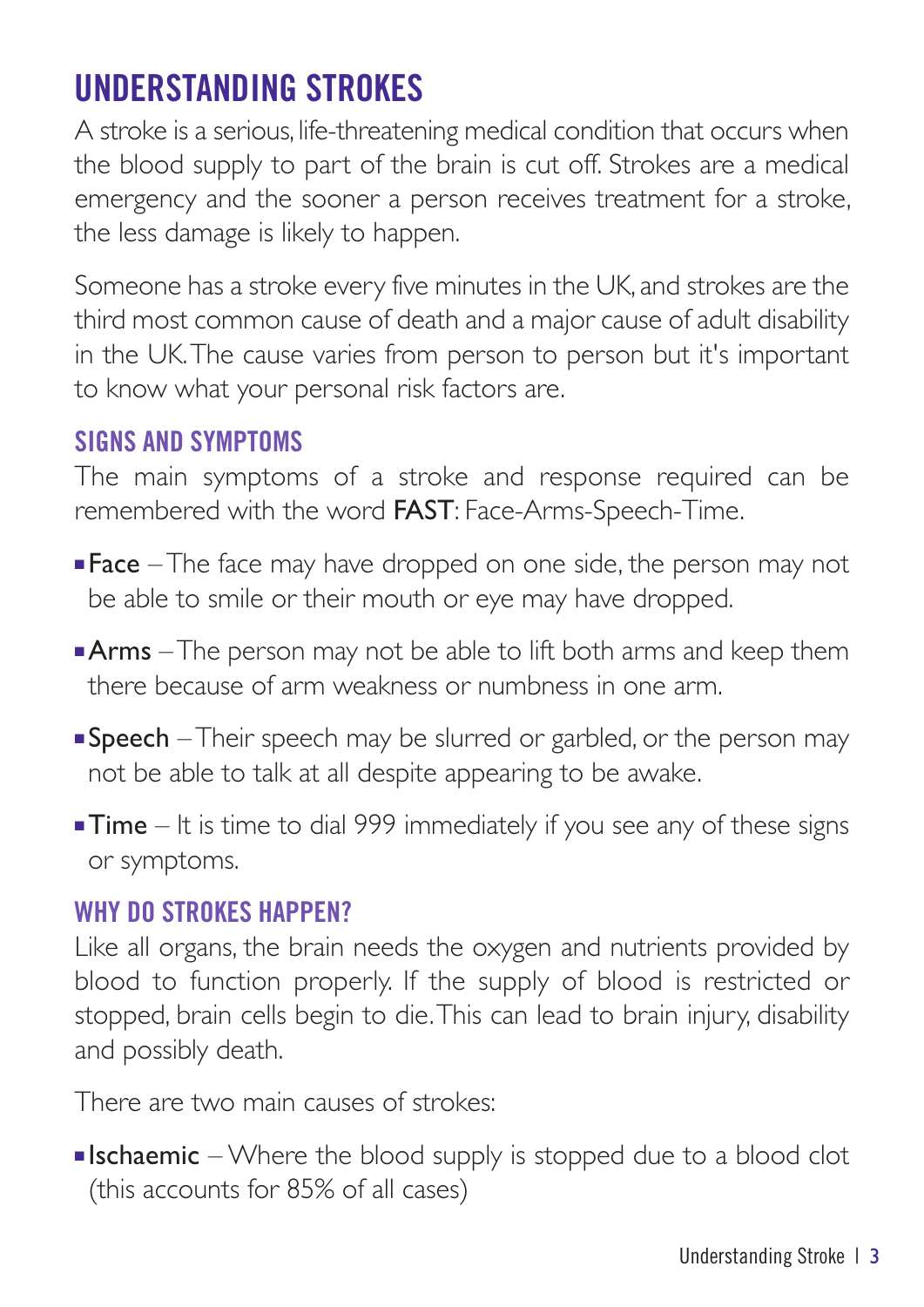$\blacksquare$  Haemorrhagic – Where a weakened blood vessel supplying the brain bursts

There is also a related condition known as a transient ischaemic attack (TIA),where the supply of blood to the brain is temporarily interrupted, causing a 'mini-stroke' often lasting between 30 minutes and several hours.TIAs should be treated seriously as they are often a warning sign that you are at risk of having a full stroke in the near future.

# **TREATING STROKE**

Effective treatment of stroke can prevent long-term disability and save lives. The specific treatments recommended depend on whether a stroke is caused by a blood clot obstructing the flow of blood to the brain (ischaemic stroke) or by bleeding in or around the brain (haemorrhagic stroke).Treatment will usually involve taking one or more different medications, although some people may also need surgery.

## **WHY DO STROKES HAPPEN?**

If you have had an ischaemic stroke, a combination of medications to treat the condition and prevent it from happening again will usually be recommended, these may include:

- **Thrombolysis** 'Clot busting' injections of a medication called alteplase that dissolves blood clots and restores the flow of blood to the brain.Alteplase is most effective if started as soon as possible after the stroke occurs.
- **Antiplatelets** Most people will also be offered a regular dose of aspirin or other antiplatelet medicines such asclopidogrel and dipyridamole. These make the platelets in your blood less sticky, reducing the chances of another clot forming.
- $\blacksquare$  Anticoagulants Some people may also be offered an anticoagulant to help reduce their risk of developing further blood clots in the future.
- 4 | Understanding Stroke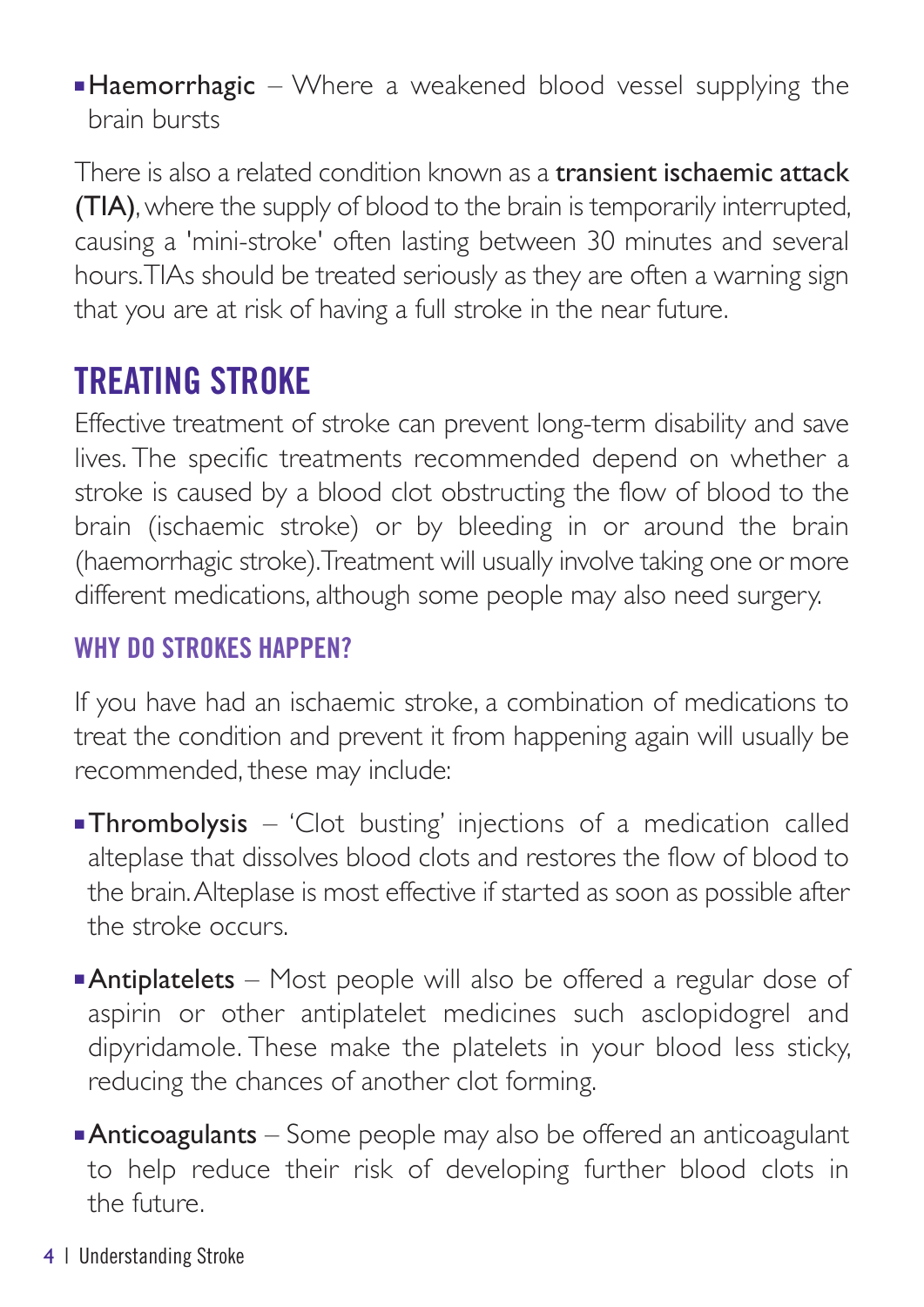- **Antihypertensives** If your blood pressure is too high, you may be offered medicines to lower it.
- $\blacksquare$ Statins If the level of cholesterol in your blood is too high, you will be advised to take a medicine known as a statin.

## **CAROTID ENDARTERECTOMY**

Some ischaemic strokes are caused by narrowing of an artery in the neck called the carotid artery, which carries blood to the brain.The narrowing, known as carotid stenosis, is caused by a build-up of fatty plaques. If the carotid stenosis is particularly severe, surgery may be offered to unblock the artery.

## **RECOVERING AFTER A STROKE**

Although some people may recover quite quickly, many people who have a stroke will need long-term support to help them manage any difficulties they have and regain as much independence as possible.

The injury to the brain caused by a stroke can lead to widespread and long-lasting problems including:

- **Psychological impact** Depression and anxiety, anger, frustration and bewilderment are all common after a stroke.
- $\blacksquare$  Cognitive impact One or more cognitive functions can be disrupted by a stroke, including: communication, spatial awareness, memory, concentration, executive function, praxis.

The damage that a stroke causes to a person's brain also increases the risk of developing vascular dementia.The dementia may happen immediately after a stroke or may develop some time after the stroke occurred.

**Movement problems** – Strokes can cause weakness or paralysis in one side of the body and can result in problems with co-ordination and balance.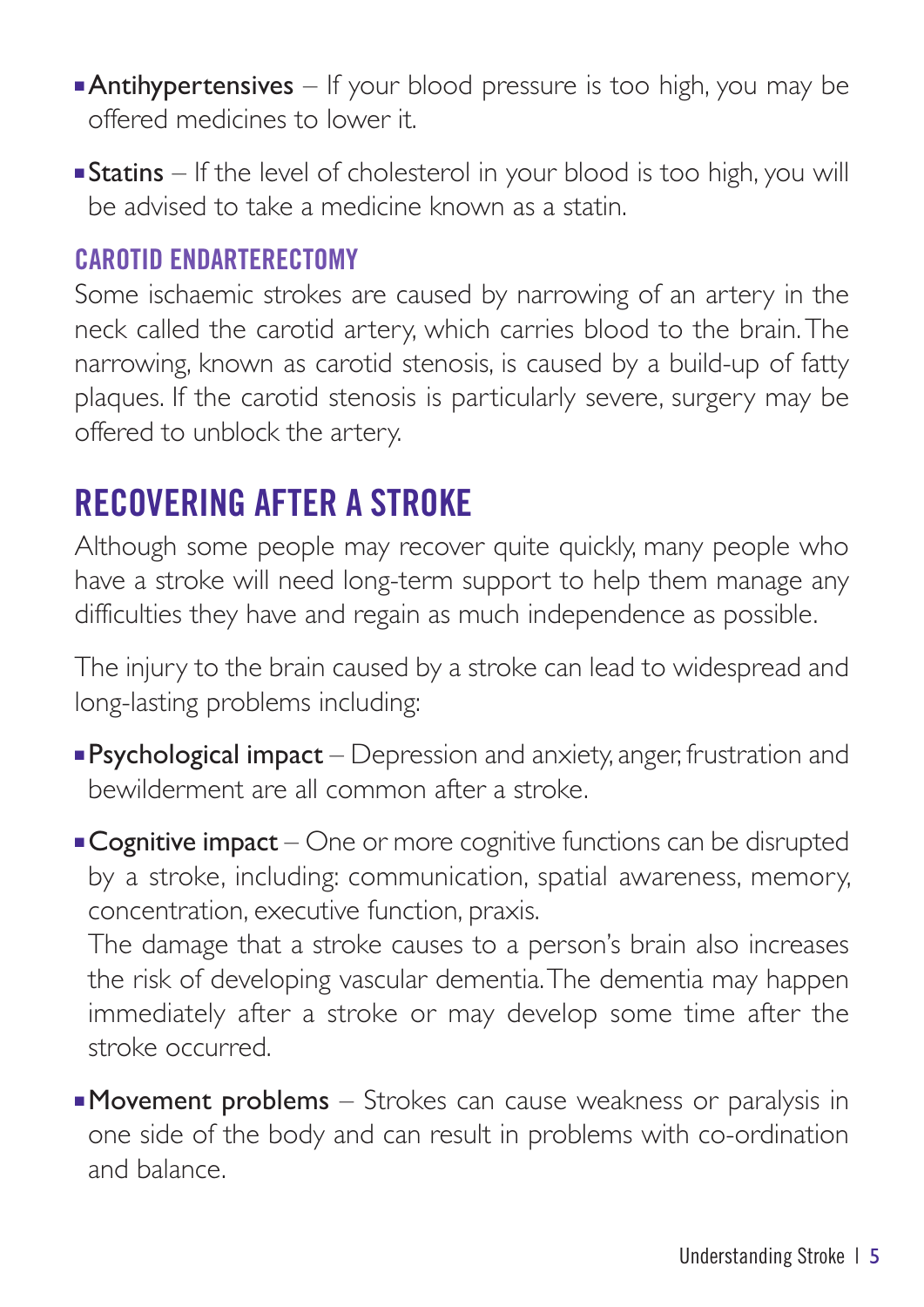- **Communication problems** After having a stroke, many people experience problems with speaking and understanding, as well as with reading and writing.
- **Swallowing problems** The damage caused by a stroke can interrupt your normal swallowing reflex, making it possible for small particles of food to enter your respiratory tract (windpipe). Problems with swallowing are known as dysphagia. Dysphagia can lead to damage to your lungs, which can trigger a lung infection (pneumonia).
- **visual problems** Stroke can sometimes damage the parts of the brain that receive, process and interpret information sent by the eyes.
- $\blacksquare$  Bladder and bowel control Some strokes damage the part of the brain that controls bladder and bowel movements.
- $\Sigma$ sex after a stroke Having sex will not put you at higher risk of having a stroke. Even if you have been left with a severe disability, you can find new ways of being intimate with your partner.
- **Driving after a stroke**  $-$  If you have had a stroke, you cannot drive for one month.Whether you can return to driving depends on what long-term disabilities you may have and the type of vehicle you drive.

If you are effected by any of these issues do seek advice and support from your GP and other specialists supporting you.

# **CAN STROKES BE PREVENTED?**

Physical changes as you grow older may affect your ability to look after yourself. Reduced vision and mobility may make it harder to spot problems with your feet when they are in their early stages. Urinary incontinence may be related to poor kidney function or poorly controlled diabetes.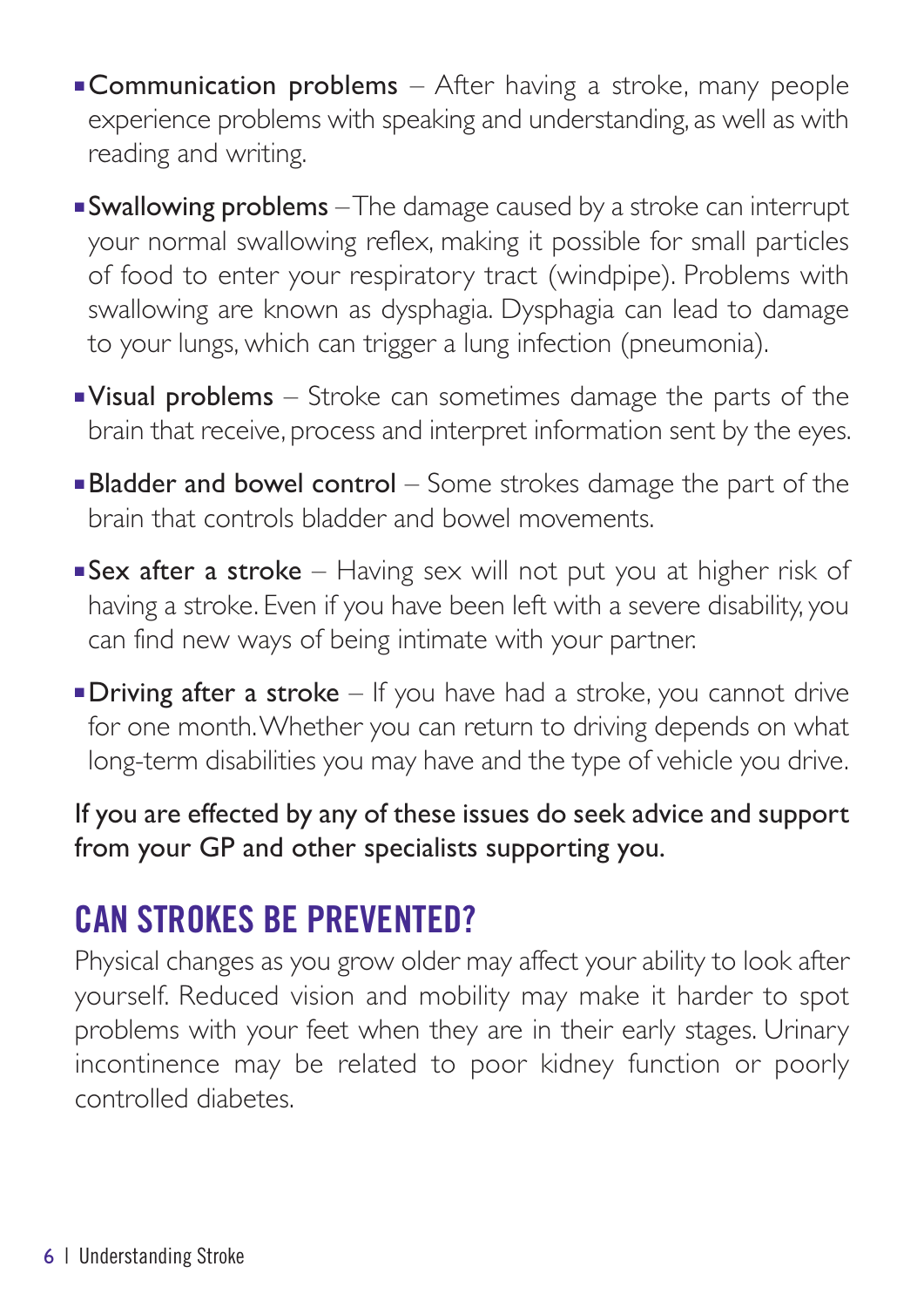# **NEED MORE INFORMATION, SUPPORT OR ADVICE?**

## **JEWISH CARE DIRECT**

A free confidential helpline that can provide advice and information about support on offer either from lewish Care or other local service providers. Telephone: 020 8922 2222 Email: helpline@jcare.org Website: www.jewishcare.org

## **JEWISH CARE STROKE CLUB**

Meets on Tuesdays from 11.30am to 2.00pm and offers gentle physiotherapy and communication skills through InterAct Stroke Support, lunch and friendship.

Fairacres, 164 East End Road, Finchley N2 0RR Contact: RosWinters on 020 8440 4255

## **THE STROKE ASSOCIATION**

Information about stroke or sources of support available after a stroke Telephone: 0303 303 3100 Email: info@stroke.org.uk Website: www.stroke.org.uk

## **HEADWAY – THE BRAIN INJURY ASSOCIATION**

Range of services supporting people after brain injury . Telephone: 0808 800 2244 Email: helpline@headway.org.uk Website: www.headway.org.uk

## **DIFFERENT STROKES**

Support and information for younger people affected by stroke. Telephone: 0845 130 7172 or 01908 317618 Email: info@differentstrokes.co.uk Website:www.differentstrokes.co.uk

### **NHS CHOICES**

Website: www.nhs.uk